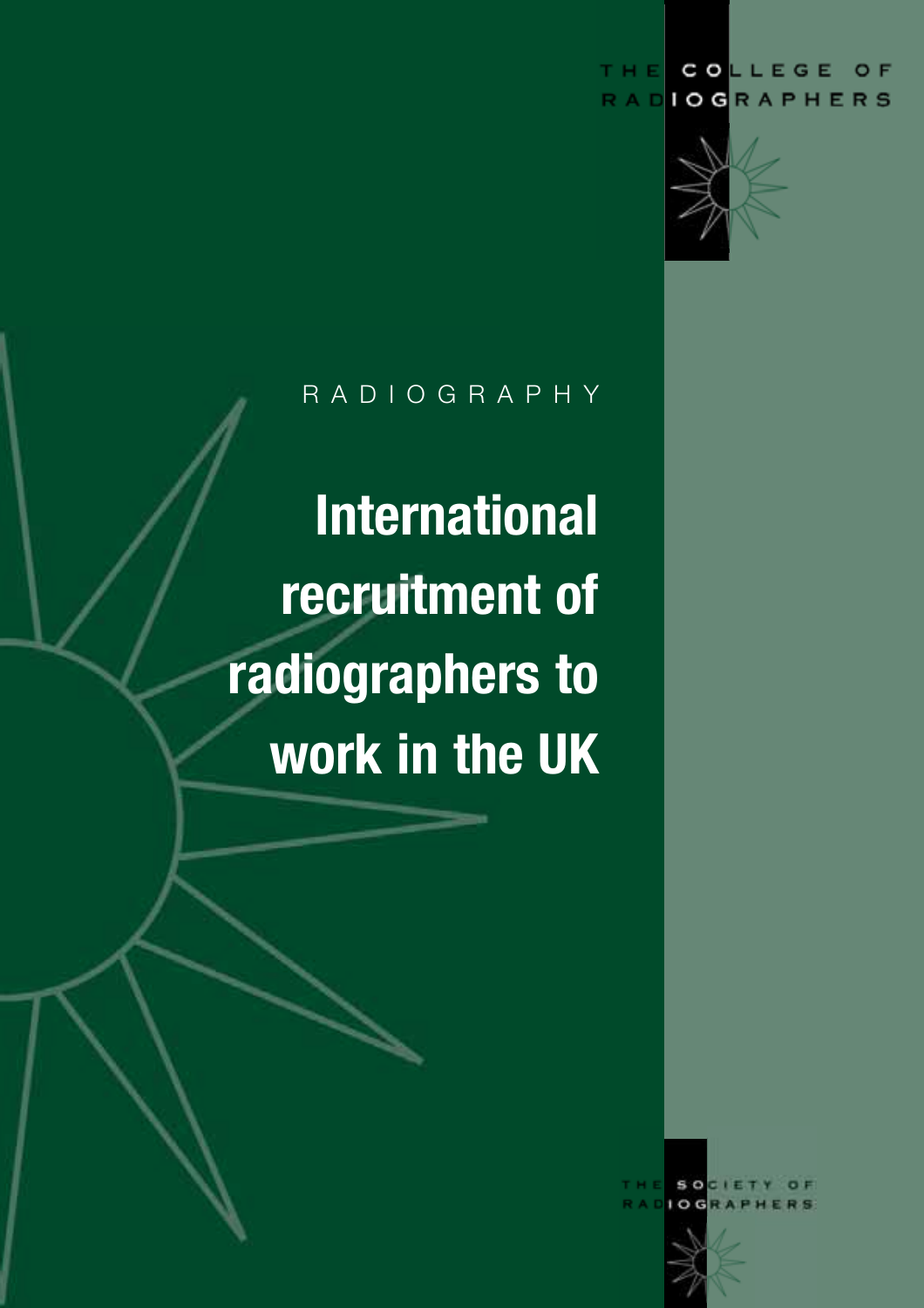

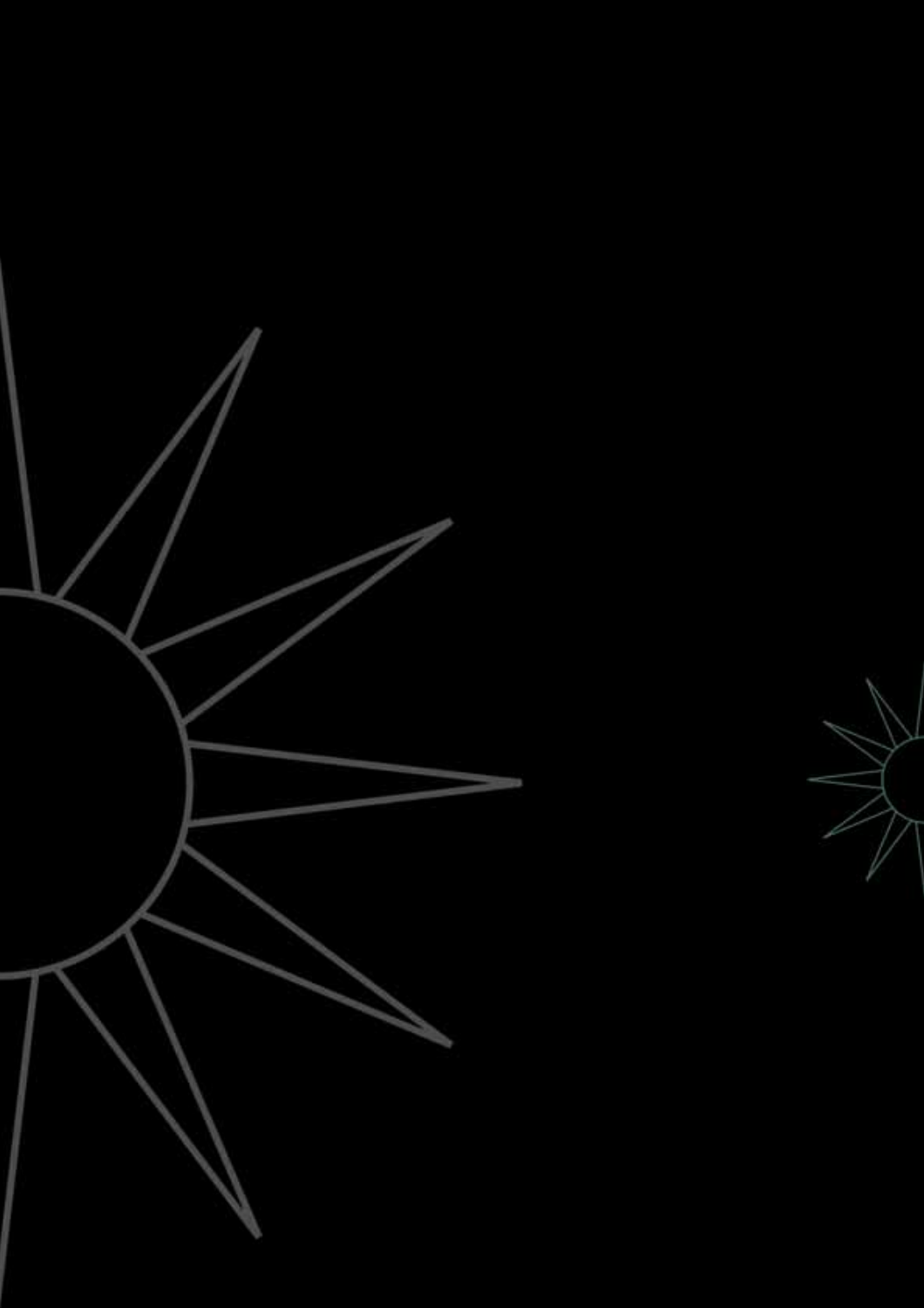# RADIOGRAPHY

# **International recruitment of radiographers to work in the UK**

College of Radiographers' Responsible Officers: **Ethna Glean and Christina Freeman**

**First edition**

**November 2003 ISBN 0 9503597 4 2**

**£10 SCoR members £20 non-members**

# **The College of Radiographers**

207 Providence Square **Mill Street** London SE1 2EW

Telephone: 020 7740 7200 Facsimile: 020 7740 7233 E-mail: info@sor.org Website: www.sor.org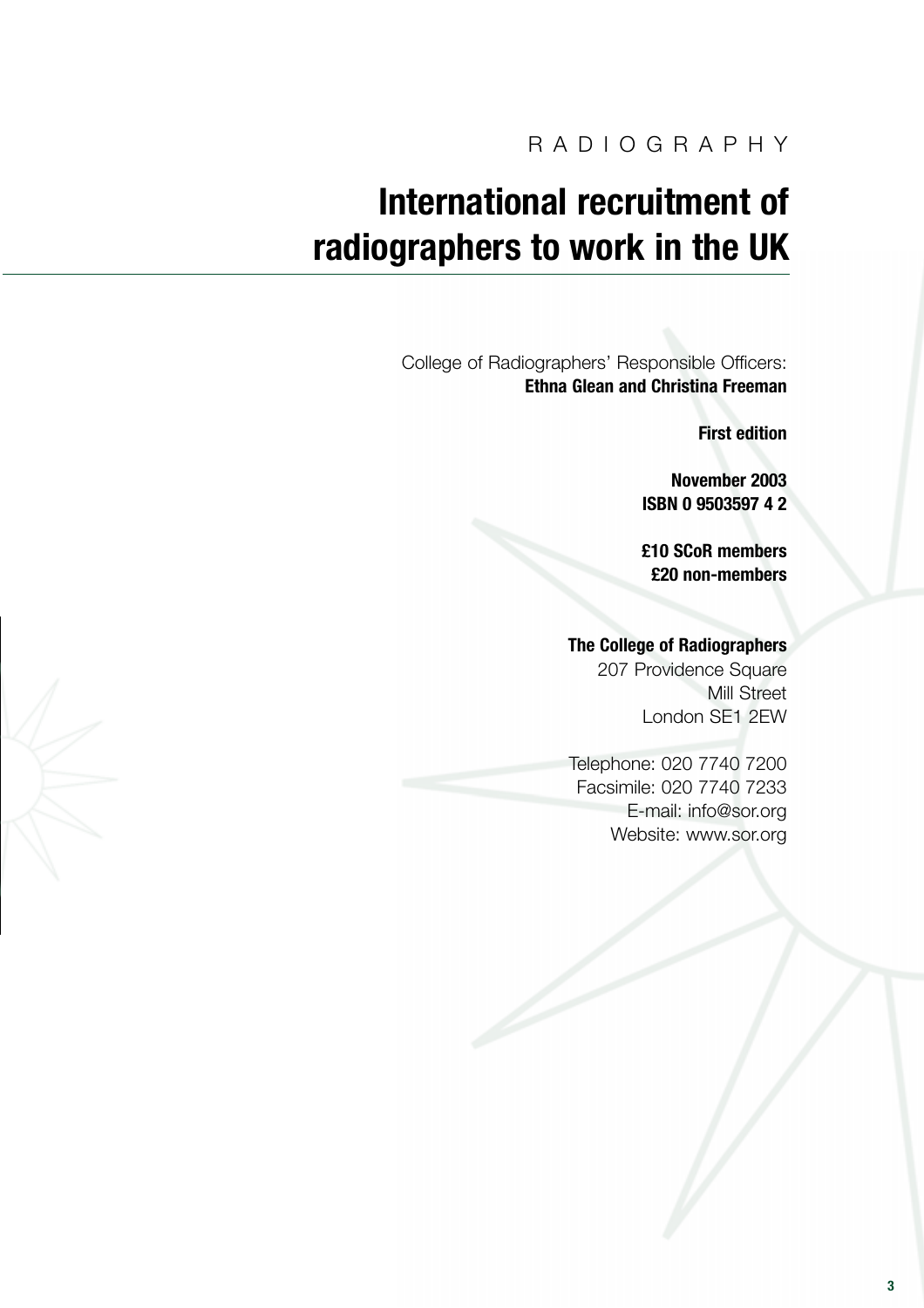# **INTERNATIONAL RECRUITMENT OF RADIOGRAPHERS TO WORK IN THE UK**

Update on Professional advice and guidance document published November 2003 (ISBN 0 9503597 4 2)

The general content of this document remains sound more than 3 years since its publication, however some links need to be updated.

The Department of Health (England) provides up to date information on international recruitment at:

[http://www.dh.gov.uk/PolicyAndGuidance/HumanResourcesAndTrainin](http://www.dh.gov.uk/PolicyAndGuidance/HumanResourcesAndTraining/MoreStaff/InternationalRecruitmentNHSEmployers/fs/en) g/MoreStaff/InternationalRecruitmentNHSEmployers/fs/en

NHS Employers is responsible for setting out standards to be used in international recruitment, information available at:

<http://www.nhsemployers.org/workforce/workforce-241.cfm>

A Code of Practice is available as a download at:

<http://www.nhsemployers.org/workforce/workforce-551.cfm>

The list of developing countries from which recruitment should not occur is frequently updated and is available as a download at:

<http://www.nhsemployers.org/workforce/workforce-558.cfm>

Any problems or questions should be directed to Christina Freeman who is the officer responsible on 020 7740 7245 or christinaf@sor.org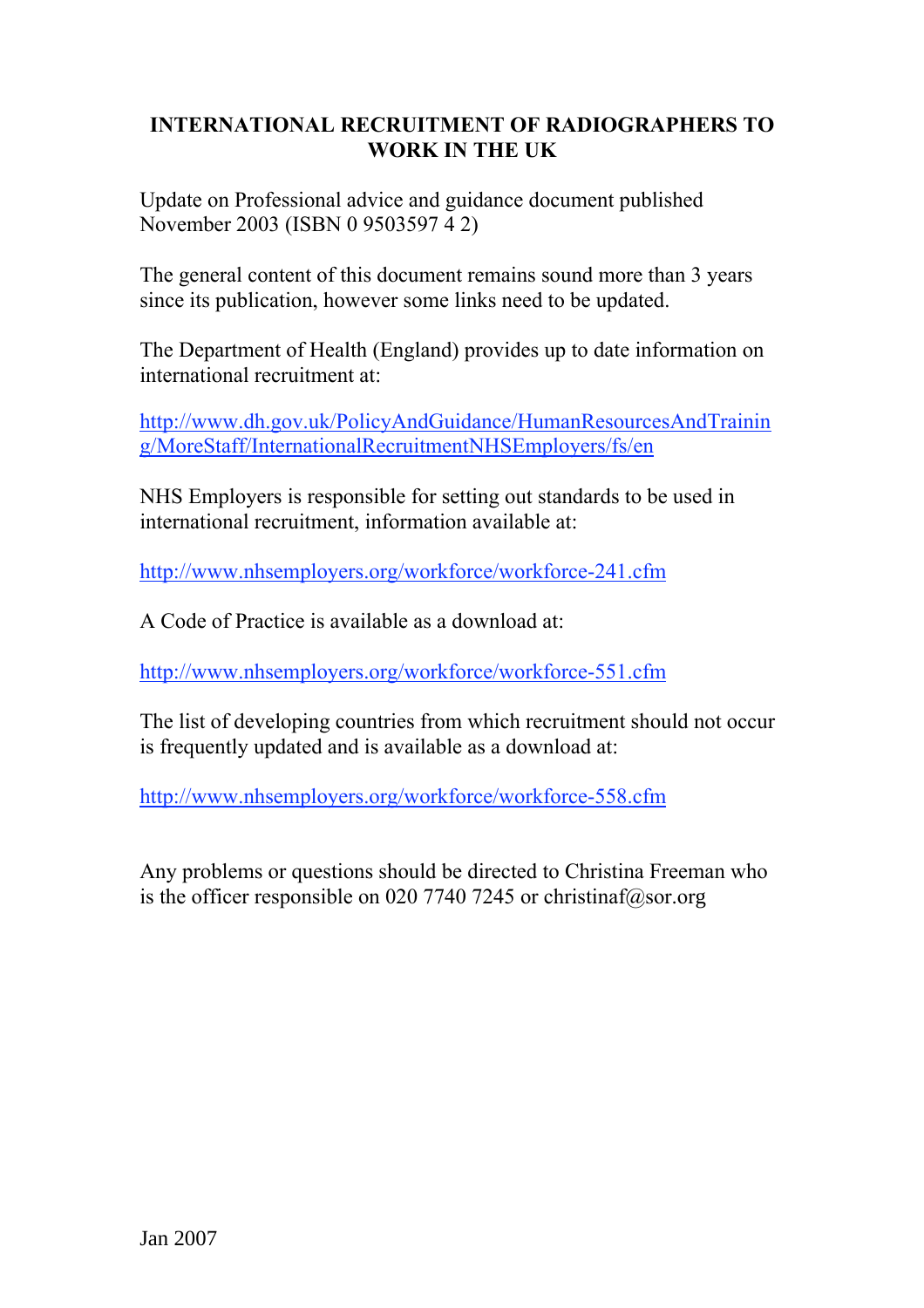# **Introduction**

The Society and College of Radiographers (SCoR) represents the profession of radiography and hence has a legitimate interest in the recruitment of radiographers from overseas. The United Kingdom has, for some while, experienced difficulties in recruiting and retaining both student radiographers and qualified staff. This, together with the ever increasing demand for radiography services, has led to acute shortages of radiographers nationally. In response to this difficulty, some NHS Trusts are looking to overseas countries as a possible employment pool. Recently, there has been an emergence of a number of agencies offering to recruit on behalf of employers, and some NHS Trusts have become involved directly in international recruitment. This paper sets out the policy of the SCoR and gives guidance to those involved in international recruitment.

### **Registration with the Health Professions Council**

To work within the NHS, and also in most of the private sector, it is necessary to be registered with the Health Professions Council (HPC). Currently, it takes approximately three to six months to complete the registration process. Information is available from the HPC website www.hpcuk.org or by telephone to the International Registration Department on 020 7582 0866. More information on this is available in the Professional Guidance Sheet "Working as a Radiographer in the UK" which is available from the professional team at SCoR.

### **Employer considerations**

The Department of Health (DH) sets out standards to be used in international recruitment in its Code of Practice for NHS Employers involved in the international recruitment of health care professionals. This is available, along with other important information on the internet at www.doh.gov.uk/international-recruitment The SCoR fully endorses the guiding principles stated in the Code of Practice.

## **Policy of the Society and College of Radiographers**

SCoR acknowledges international recruitment as a way of supporting and delivering the radiotherapy and oncology, and clinical imaging services. However, we believe most strongly that this must be on a sound ethical foundation which embraces the principles demanded by the DH, and within a caring and supportive network which meets the continuing needs of the individual radiographer coming from abroad to include social and housing needs.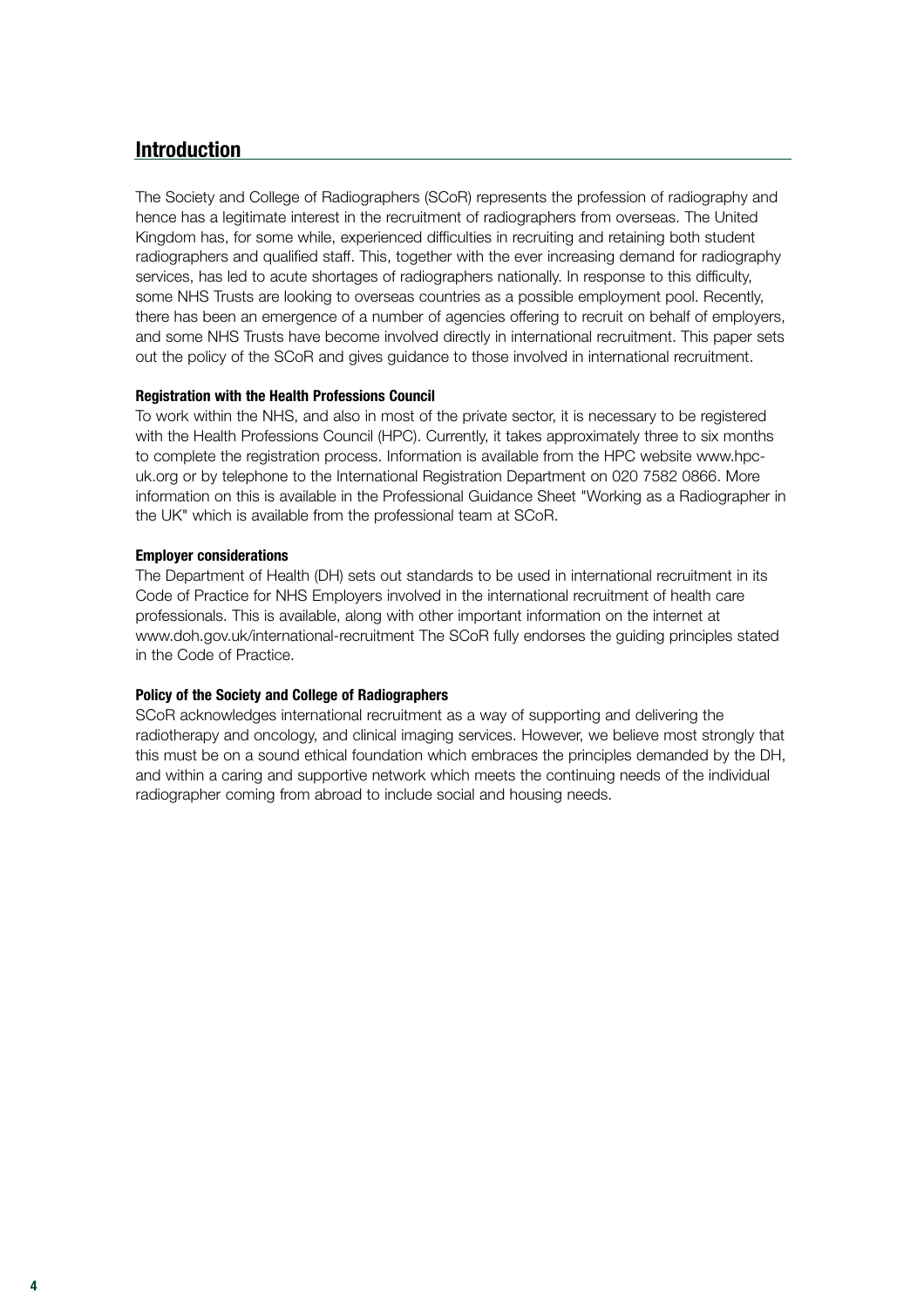## SCoR has adopted and adapted the principles articulated in the Code of Practice, as follows:

- SCoR recognises the contribution of international recruitment to the development of the radiography and radiotherapy NHS workforce in the short term. SCoR will continue to collaborate with the DH, the Department for Work and Pensions, and related agencies to address issues and to work towards medium and long term solutions to the current shortage of radiographers
- SCoR agrees that extensive opportunities exist within the NHS for radiographers from overseas in terms of education and training in collaboration with workforce development confederations, higher education institutions and with the support of the SCoR
- SCoR is particularly anxious that developing countries should not be targeted for recruitment as this will result in the reduction of an important resource for these countries. The DH Code of Practice provides valuable information on working with developing countries and SCoR expects this to be fully acknowledged and respected
- It is essential that only those overseas candidates who demonstrate a level of knowledge and effectiveness comparable to a UK trained radiographer, and who is capable of achieving registration with the HPC, are appointed
- SCoR concords with the HPC requirement that candidates should only be appointed who demonstrate a level of English language proficiency consistent with safe and skilled communications with patients, clients, carers and colleagues. An average academic level 7 of the International English Language Testing System is required for registration with the HPC, with no element below 6.5
- SCoR requires all overseas radiographers to be recruited legally to work in the UK and hence to be protected by UK employment law in exactly the same way as all other employees
- Radiographers recruited from abroad should work within the SCoR's and HPC's required ethical, legal and moral frameworks and have the same support and access to further education and training and continuing professional development as all other employees.

## **Professional support**

Employers are requested to inform SCoR when undertaking international recruitment. The professional body needs to know so that it can build a picture of the current situation and provide adequate support for radiographers recruited from overseas into the UK workforce. Overseas recruits wishing to join the Society of Radiographers should contact the membership department on 020 7740 7228.

For further advice contact the responsible officer Christina Freeman on 020 7740 7245 or christinaf@sor.org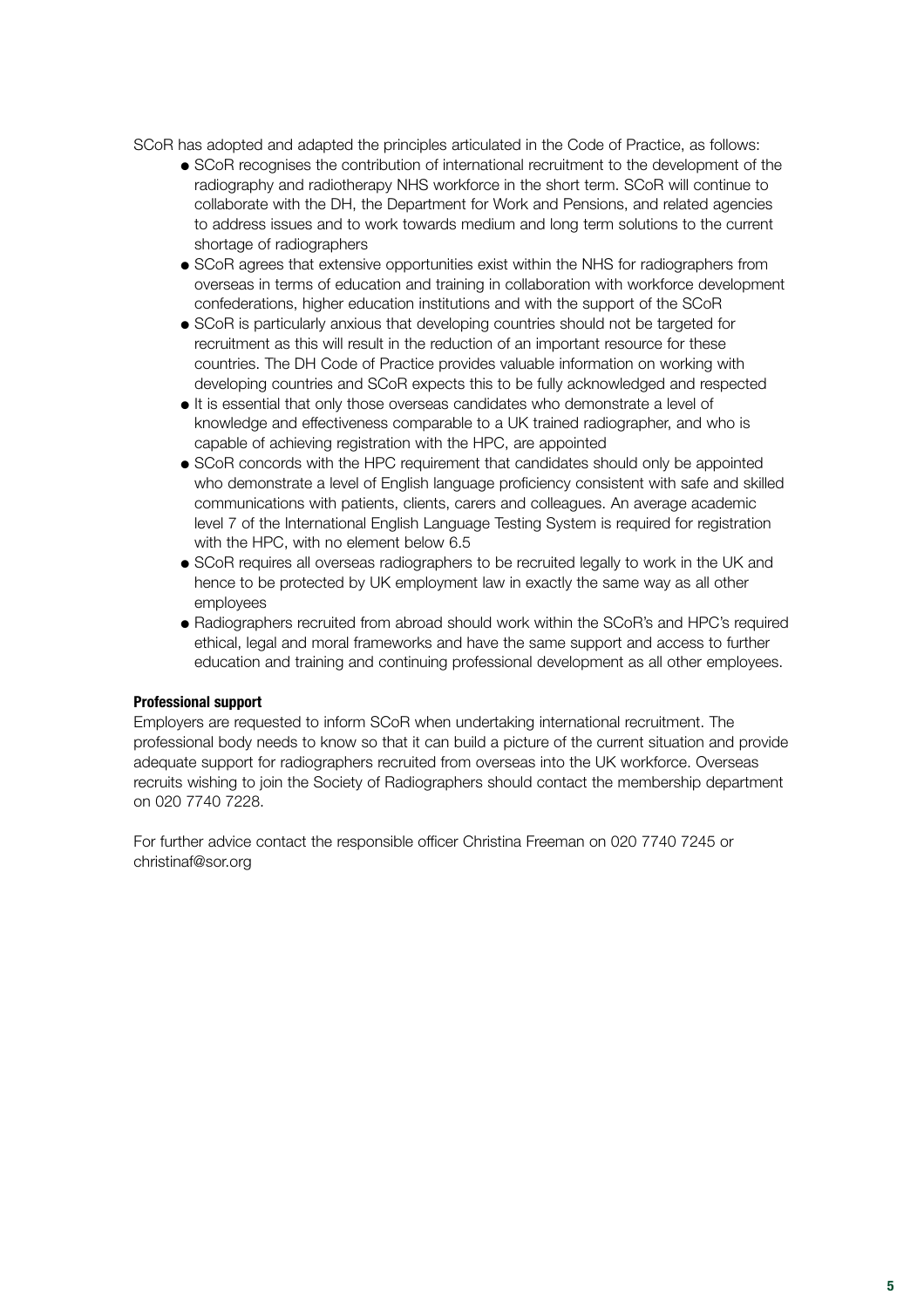

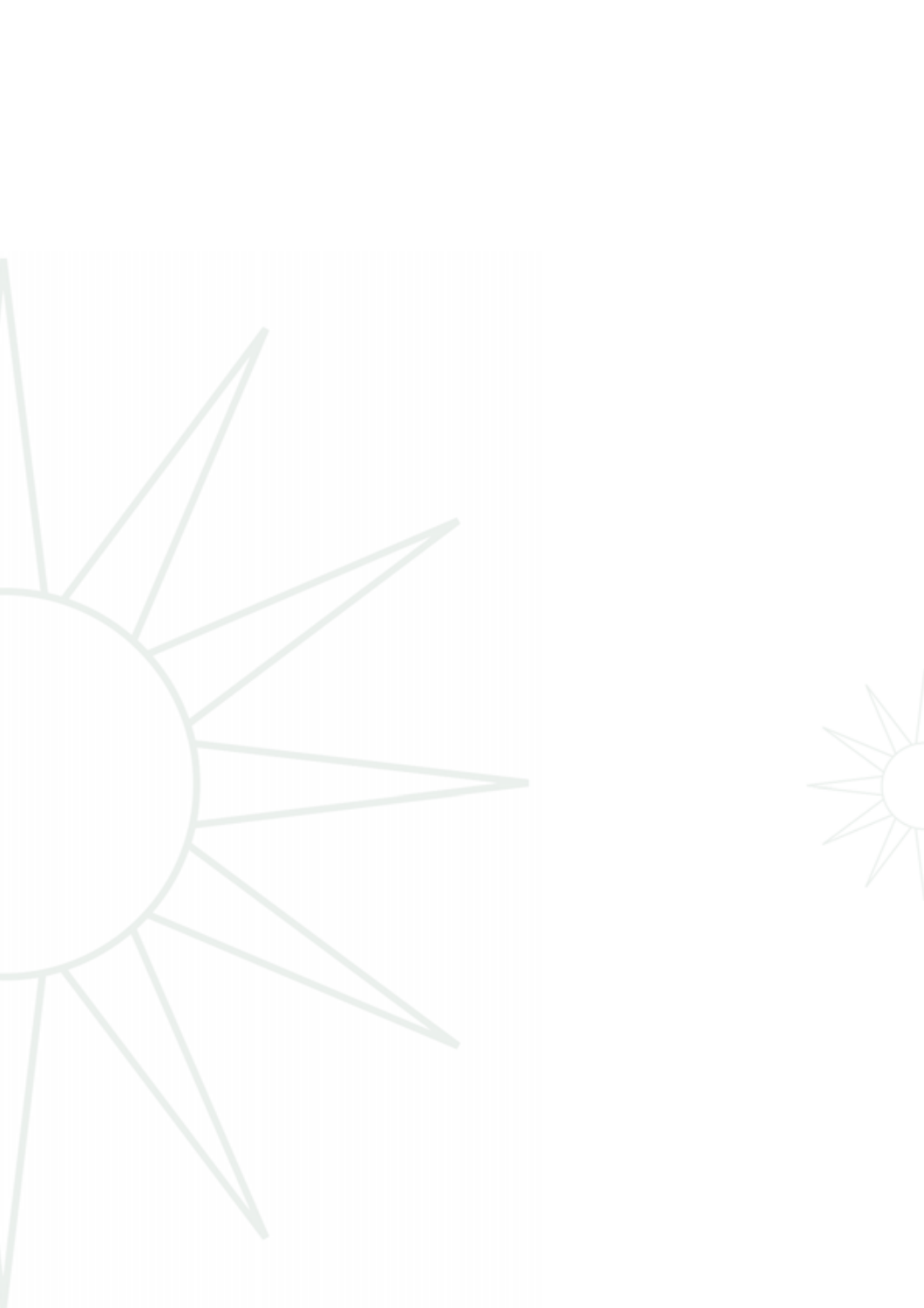